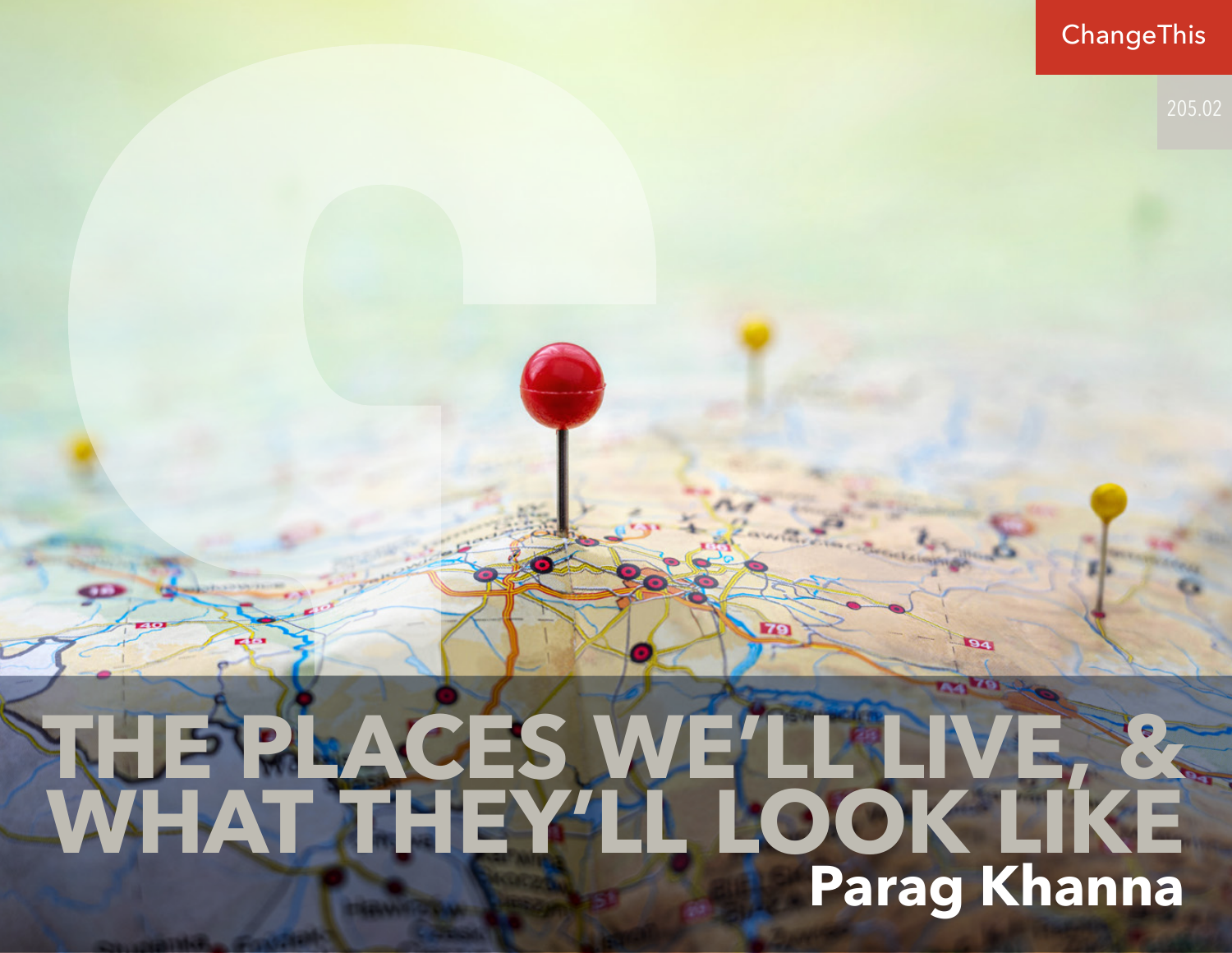# A "tech-sodus" has been underway 205.02 for years as companies raise money in Silicon Valley but spread their manpower globally.

Numerous tech executives relocated their firms to Vancouver, referring to British Columbia as the "new California." Covid-19 then pushed the biggest tech companies to switch to (permanent) remote work, prompting a spike in Silicon Valley home sales.

To keep struggling talent in the Valley and loyal to their companies, major tech firms have offered income share agreements and loans to help employees pay off their student debt and save to buy homes.<sup>1</sup> Google, Facebook, Apple, and others have also committed \$4 billion to build homes in the Bay Area, but two hundred times that amount is needed. In any case, youth loathe corporate slavery and psychological burnout. They value urbanity and community, but it doesn't follow that they need to remain on the margins of others' lives to attain it.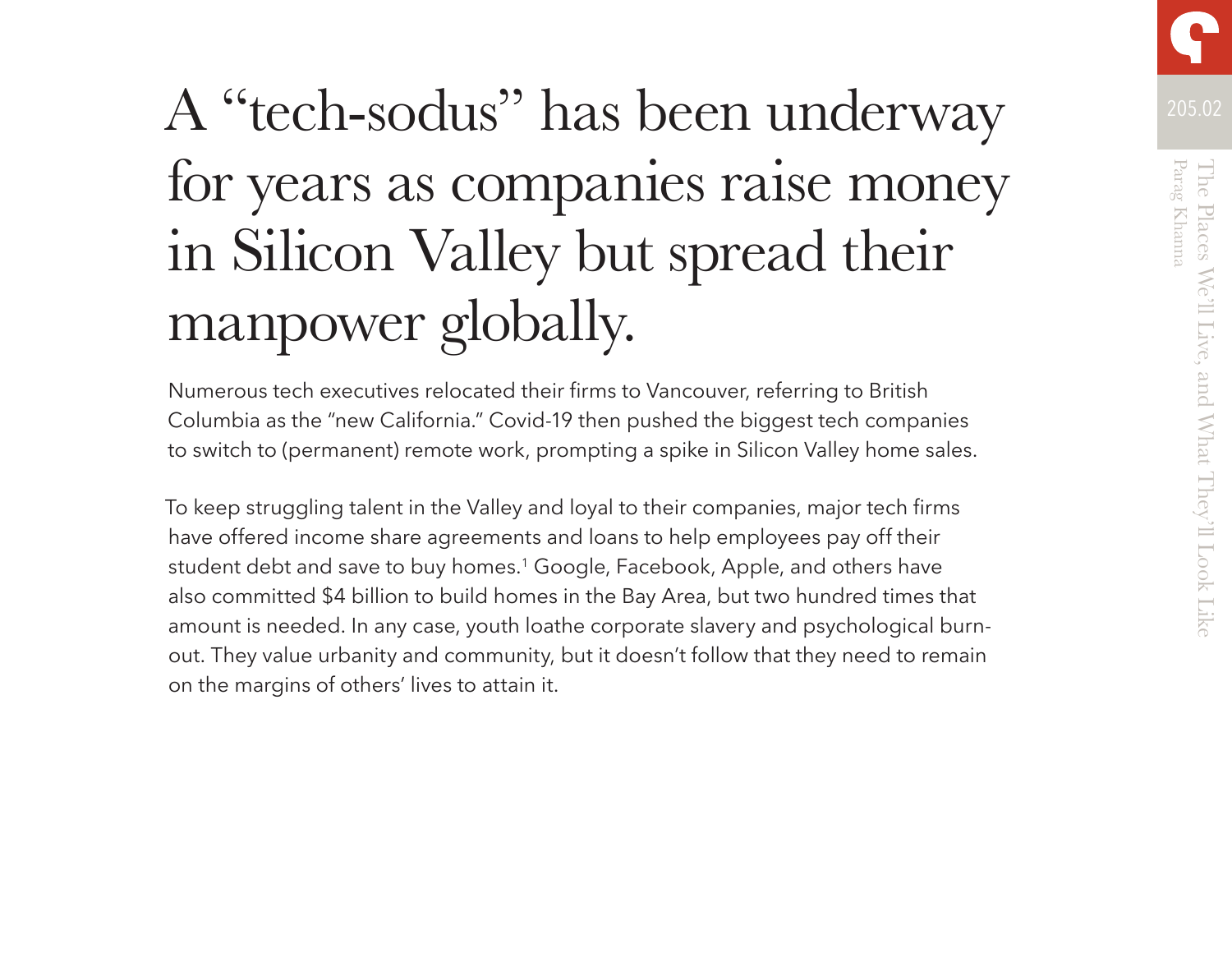New York City and Los Angeles are in a similar boat but at a far larger scale. In recent years, the outflow from coastal giants New York and Los Angeles has been backfilled by a new crop of ambitious, adventurous, or rich youth. But large corporate headquarters are downsizing in favor of smaller satellite offices and remote work. Before the pandemic, only 4 percent of the American workforce were telecommuters. That figure could increase fourfold or more in the years ahead. Many companies would rather pay salaries or offer consultant contracts to remote workers who have quality connectivity at home rather than spend on expensive commercial real estate.

So what kind of places will youth prefer as their hub, the place they sleep, make friends, and spend free time? The US has more than two dozen major urban regions, each of which is competing to quard or upgrade its niche to remain viable and attract new residents. Millennials and Gen-Z are getting clever about calculating their post-tax cost of living before deciding where to take a job.2 They have been snapping up houses in New Hampshire, Missouri, and Idaho, and fueling the percolating tech scenes in Salt Lake City, Atlanta, Indianapolis, and Phoenix.<sup>3</sup> Another winning formula is that of socalled "18-hour cities"—such as Denver, Charlotte, Nashville, Portland, San Antonio, Atlanta, and San Diego-that have a lively after-work culture in their downtown areas.<sup>4</sup> Las Vegas also lured young thrill seekers with full-service lifestyle hubs like AREA 15, with its pop-up retail and futuristic entertainment. Minneapolis has unveiled a 2040 plan to reduce housing inequality by eliminating the zoning bias toward single-family homes and building more affordable units. Such cities could become a nationwide model attuned to future demographics.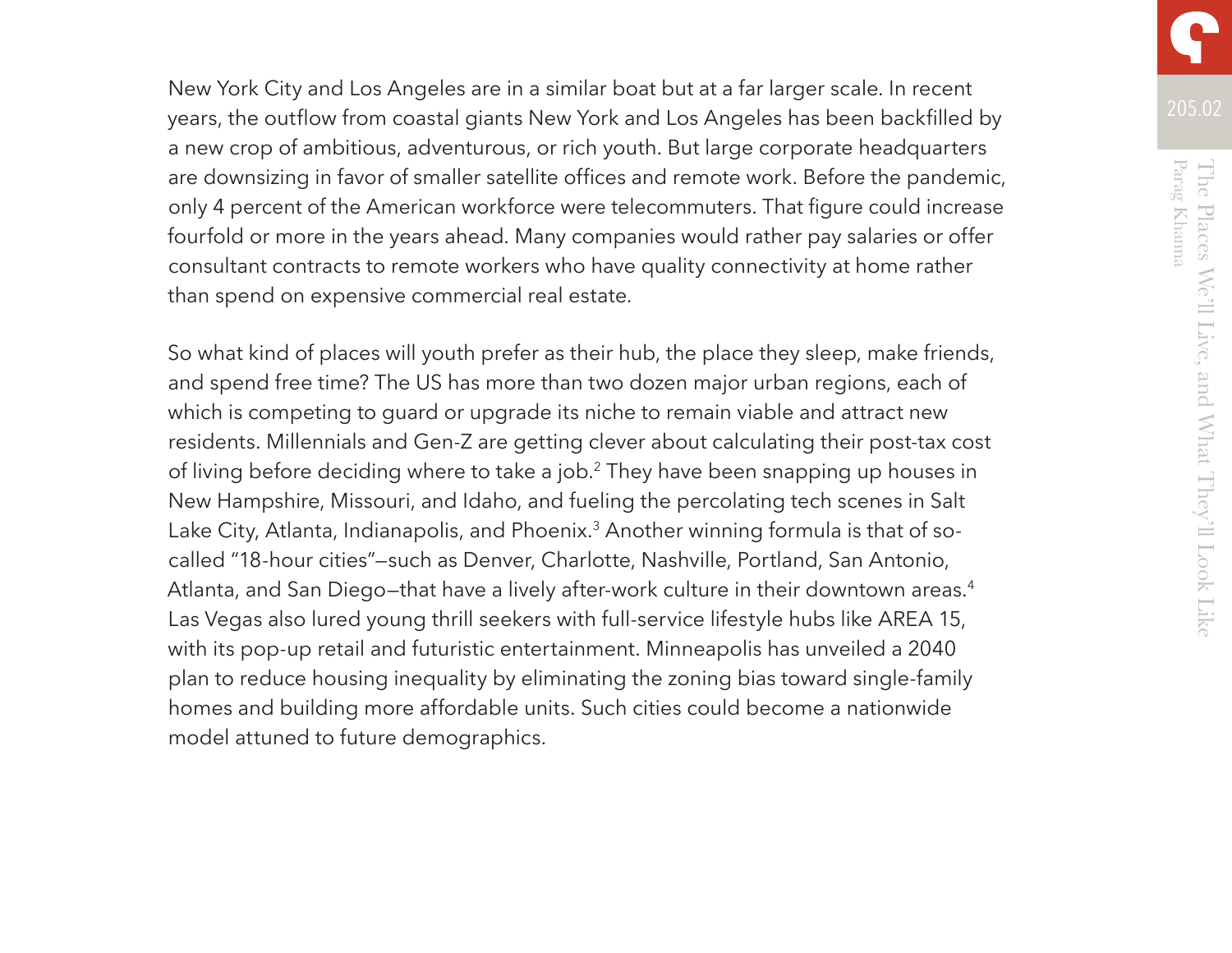205.02 When Americans move within the country, they bring a greater density of businesses and investment. New York and California are home to almost half of America's small and medium-size businesses, but these are being lured to low-tax "sunbelt" markets such as Texas, Florida, North Carolina, Colorado, and Georgia. And instead of the West Coast and Boston hogging all the VC investment and tech jobs, Austin, Pittsburgh, Nashville, and Charlotte are expanding as living labs for blue chip corporations such as Amazon.<sup>5</sup> They'll also draw tech incubators such as Plug & Play or 500 Startups. AOL founder Steve Case's Revolution is devoted to boosting tech ecosystems in neglected cities nationwide.

States today are divided between low tax and low regulation (as in Texas) or high tax and high regulation (as in California), but the states that may win the future are low tax and high regulation, such as Washington. Seattle has the fastest growing population among America's fifty biggest cities but has kept traffic down through huge investments in railways, buses, and bike lanes. Giant Seattle-based companies such as Boeing, Microsoft, Amazon, and Starbucks, and the thousands of smaller firms in their ecosystems, have become a world unto themselves, propelling the city into the top ten of America's metroregional heavyweights.

The US has more than two dozen major urban regions, each of which is competing to guard or upgrade its niche to remain viable and attract new residents.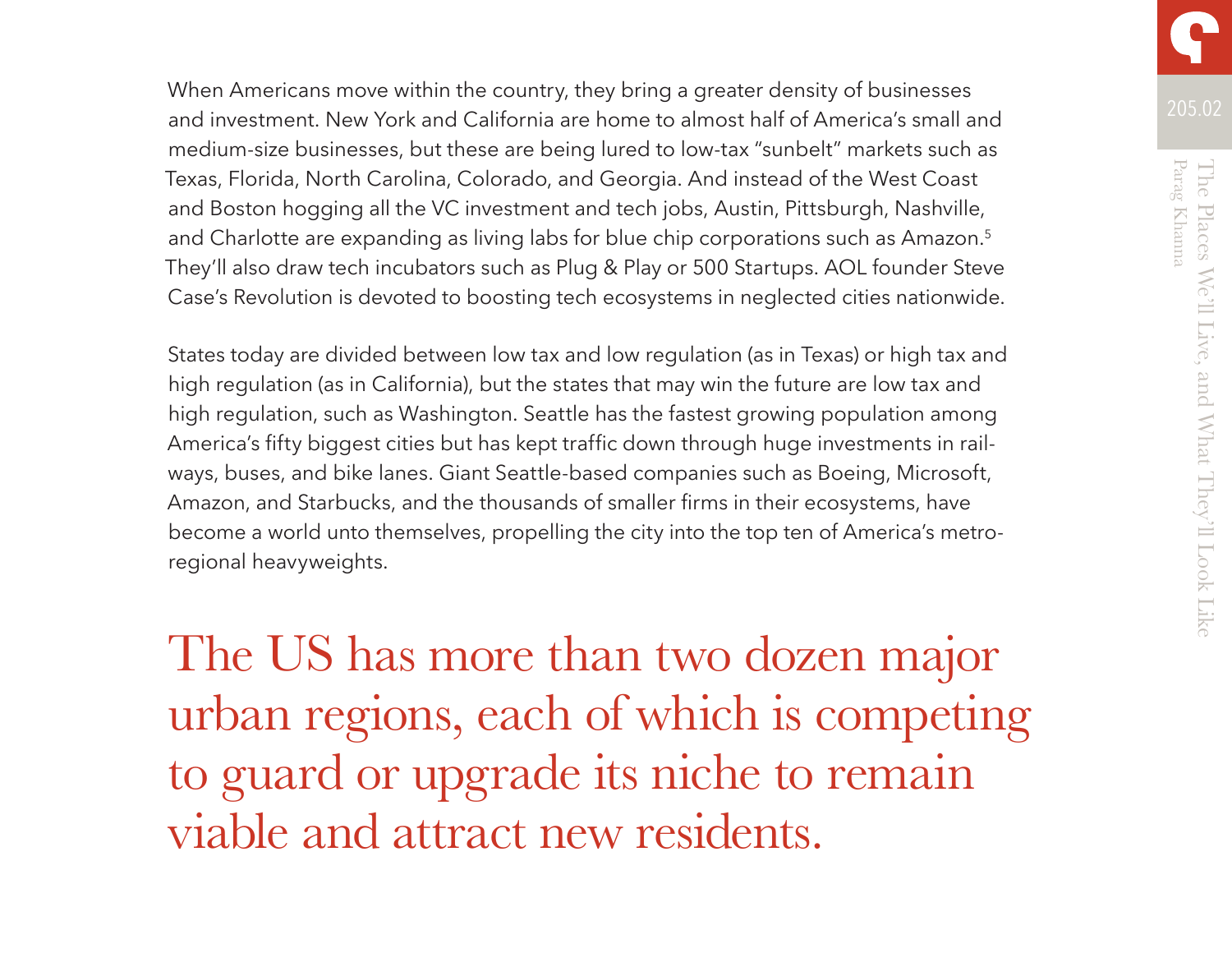# **THE FUTURE OF SMART LIVING**

For youth, the term "user experience" applies as much to cities as it does to companies. They demand that local governance leapfrog from decrepit infrastructure and shoddy services to sensors managing traffic and digital referenda gathering their views in real time. Small and wealthy countries tend to offer the best combination of security and lifestyle that youth seek, but within large countries such as the US, cities will compete to be "smarter" than their peers.<sup>6</sup>

"Smart city" now denotes everything from tele-medicine to pervasive surveillance. The technological dimension of smart city life is a mix of alluring and discomforting. Apartments are becoming configurable spaces where furniture folds itself up to fit the space depending on whether you need a couch, bed, kitchen, or office. IoT, 5G, and AR/VR will deliver fully immersive streets and buildings. Mobile delivery by drone or robot means instant convenience but potentially clogged sidewalks and skies. Trucks outfitted with 3D printers can mobile-manufacture repair parts. Pizza Hut is piloting vans with ovens inside that make fresh pizzas while en route to deliver them. (There's nothing not to love about that last one.)

Youth want to live in places where technology serves the people rather than the reverse. Right now, tech and payment companies from Google to Mastercard are digitizing local government services (software) while e-commerce, real estate, and automotive companies from Amazon to Waymo have been retrofitting the built environment (hardware). Data analytics units are popping up in mayors' offices from coast to coast. But because digital natives have taken on a heightened awareness of data privacy, the future is likely to be more pragmatic than extreme.

205.02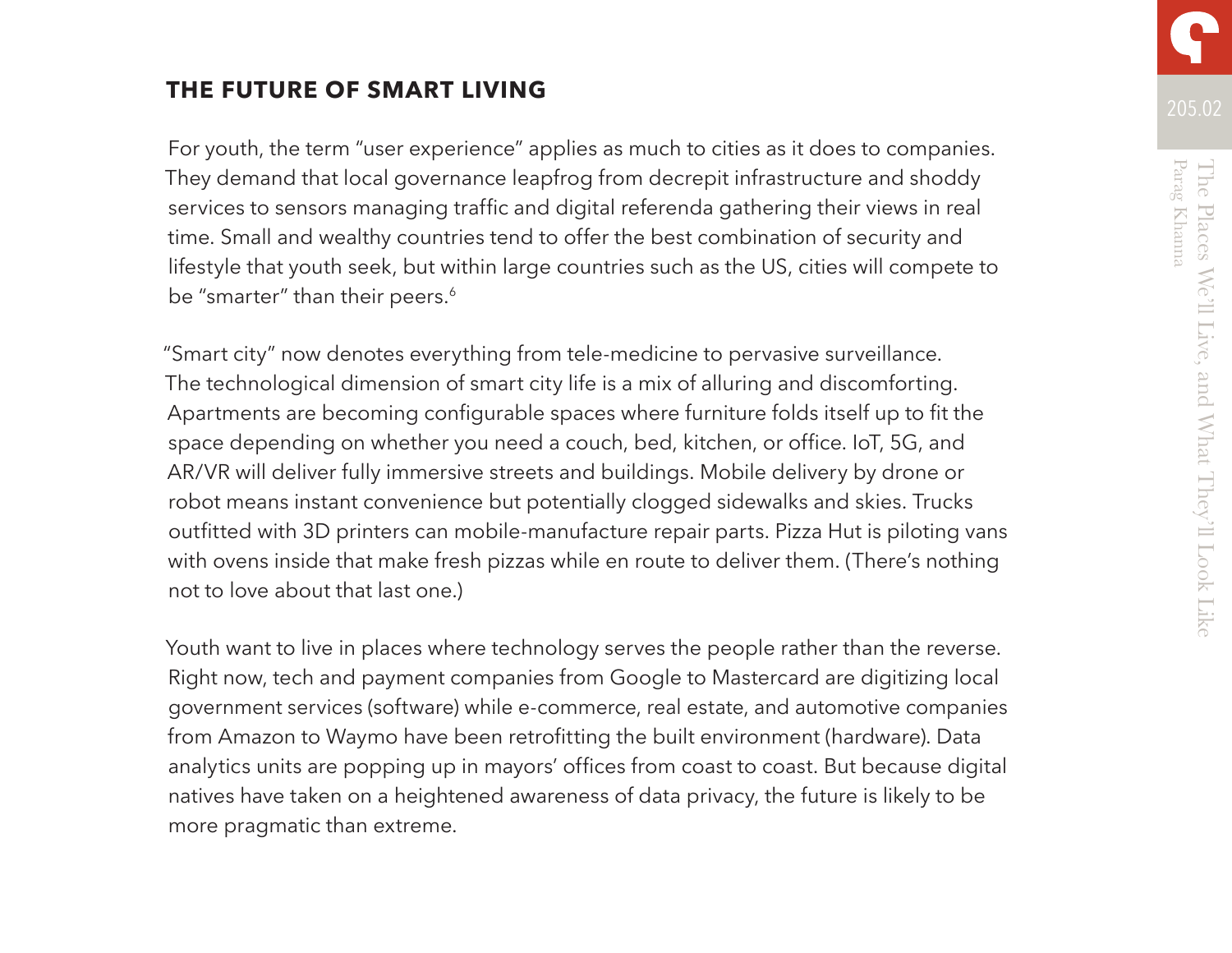The first incarnation of smart city rhetoric gave off the whiff of corporatized digital smothering. This is why Google spin-off Sidewalk Labs's Toronto waterfront district was mothballed before it got off the ground. With greater civic guidance, the emerging smart cities will be places where the Internet of things seamlessly blends into the background and affords residents a hassle-free lifestyle—a place where technology allows you to be you. The resurrection of Siemensstadt (an old factory town of the industrial giant's) into a futuristic residential hub outside of Berlin includes clear guidelines that the data will belong first and foremost to public trusts.

Next we can expect that more states will adopt "Digital Bill of Rights" statutes or offer a "data dividend" (paying users for their data) as California has proposed, and ban the use of facial recognition by corporations and law enforcement. There is also a strong push for digital authentication to prevent deep fakes and block cyber-clones, and to suppress hate speech and fact-check viral conspiracy theories. If there are going to be security cameras everywhere, then at least they could be used to stop the "porch pirates" who steal tens of millions of packages annually.

In the developing world, smart cities represent a seemingly necessary departure from the unfixable landscape of decrepit infrastructure, overcrowded tenements, snarling traffic, and rampant corruption. That's why Egypt has broken ground on a "New Cairo" city, for example. It remains to be seen if such projects will ever be completed, however. Amaravati in India was hailed as a cleantech capital for southern India's Andhra Pradesh state, but the government suddenly scrapped it in 2019 though construction was already underway. From Honduras to Madagascar, what Nobel laureate economist Paul Romer calls "charter cities" have also been attempted, but thus far more have failed than succeeded.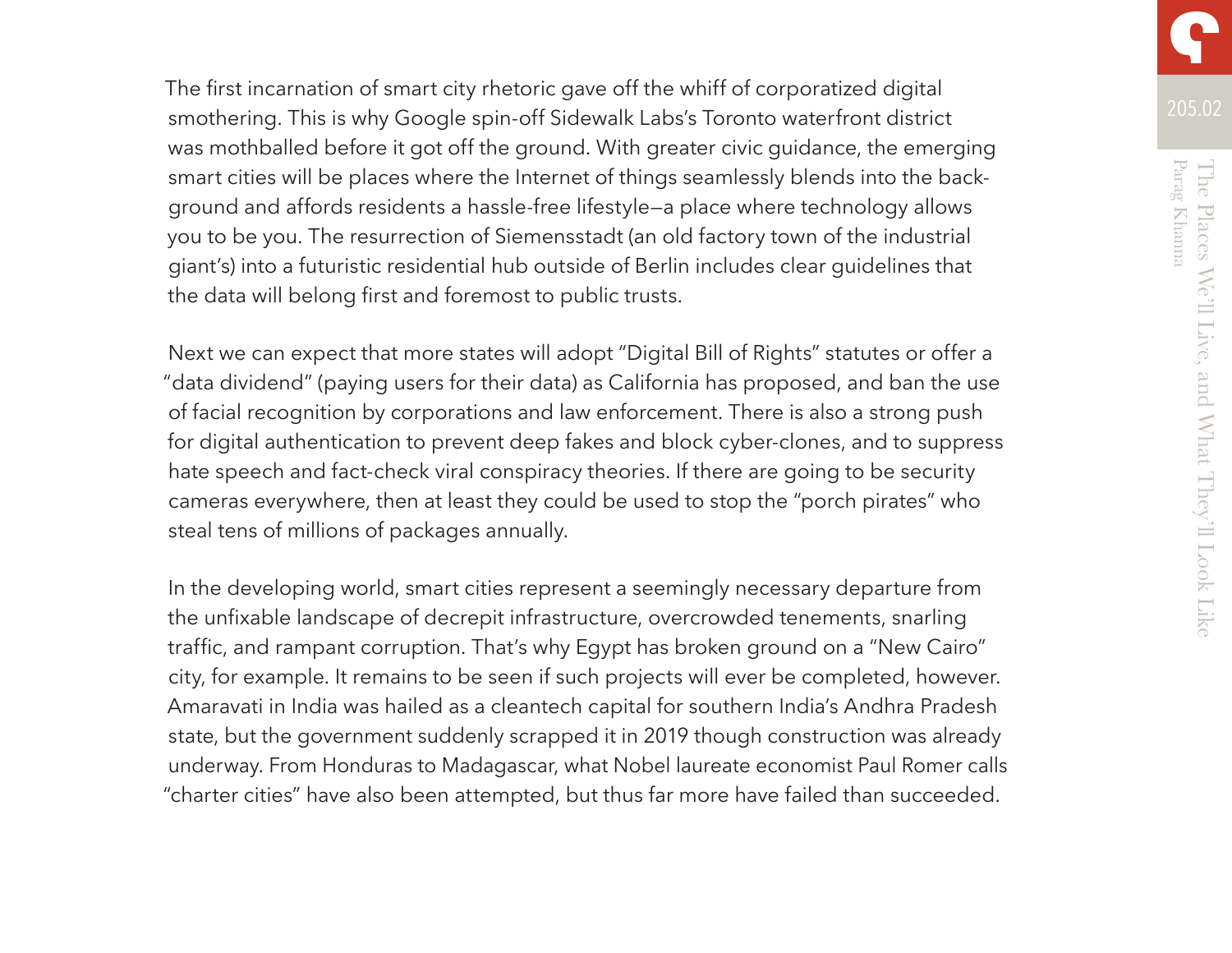Just because you can build something doesn't mean you should. Making existing cities more sustainable and investing in their residents' mobility would be money better spent.

This is a reminder that in countries rich and poor, "smart city" may be code for promoting a neo-medieval stratification: the privileged class building new cities or districts to isolate themselves from the unruly outside world. The medieval walls now located in the pedestrian areas of Edinburgh or Barcelona's Barri Gòtic remind us that such formations are the historical norm. Indeed, Plato wrote in The Republic that, "any city, however small, is in fact divided into two, one the city of the poor, the other of the rich." We may be heading toward an enlightened feudalism in which progressive cities profess to be open to all, but the cost of promoting order is entrenching a new kind of hierarchy. Even in cities without internal fortifications, such as New York, episodes such as Hurricane Sandy in 2012 and the coronavirus in 2020 laid bare the extent to which zip codes correlated to suffering. A quality-of-life map of America best resembles an airplane with separate entrances, cabins, seating areas, and bathrooms.

Inclusive systems–whether cities or nations –empower everyone such that the whole becomes greater than the sum of its parts.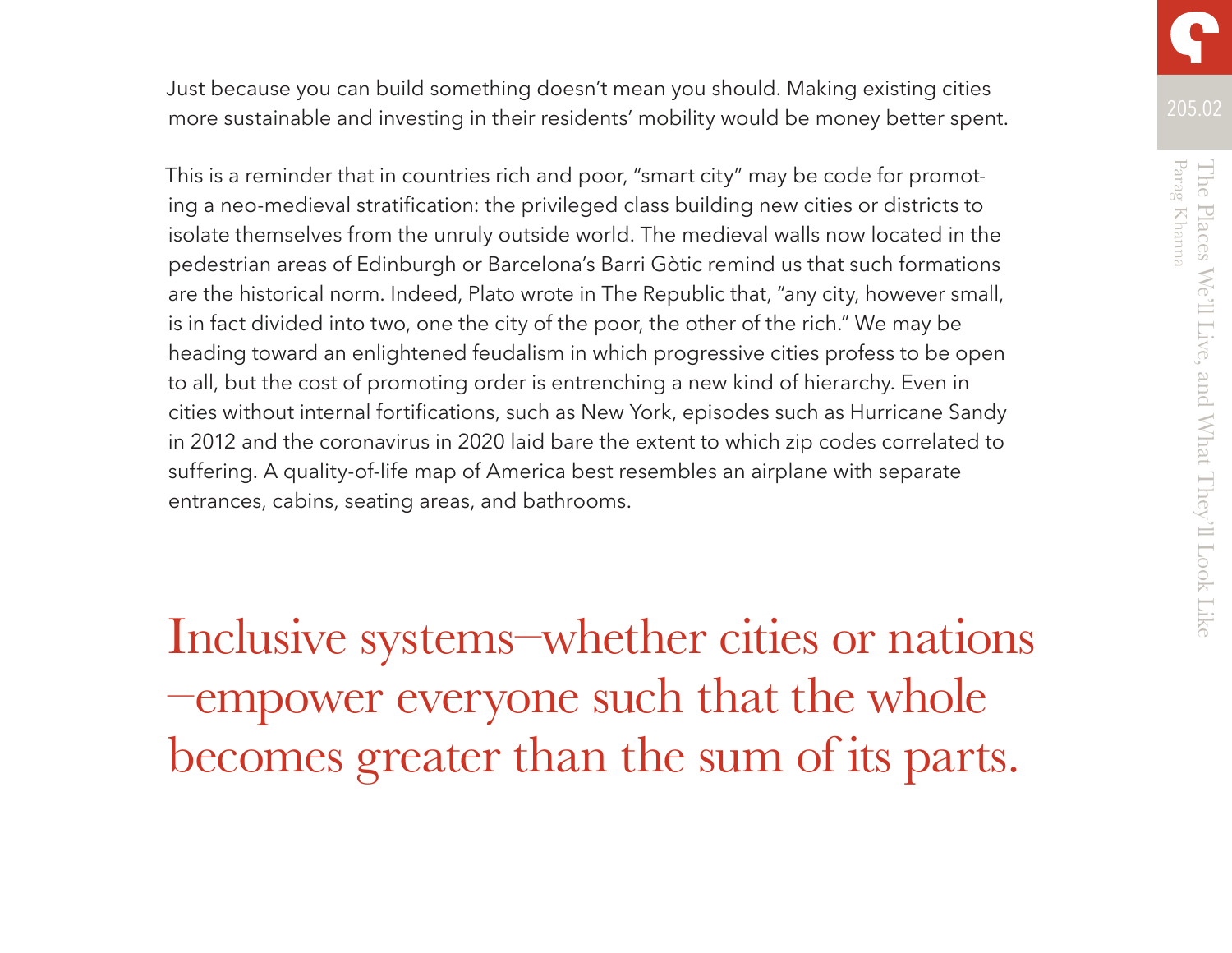So much of the urban world is already stratified in this way, but with a different cast of characters. At the moment, cities like Dubai, Singapore, and Hong Kong are most associated with a bulging temporary foreign worker population living in effectively quarantined conditions separate from society at large. But as large states bring in more people without guaranteeing residency or living standards, stratification will inevitably take root among domestic and foreign, skilled and unskilled, rich and poor.

Smart cities won't truly be smart until we get smarter. Walling ourselves off from the insecurity outside hasn't brought us more security. Instead, it has stoked inequality and fear, while weakening our economy as more and more people have fallen out of it. Inclusive systems—whether cities or nations—empower everyone such that the whole becomes greater than the sum of its parts. Over the past decade, many of those who have become homeless for the first time have been retirees over the age of fifty with insufficient savings. Yet we have apps to help the homeless, released prisoners, and struggling students find affordable places to live. Shouldn't the hundreds of hotels going out of business due to Covid-19, from New York to Nairobi, be converted into residences for this underclass? **The test of how "smart" we are isn't very difficult.** 

Adapted from *Move: The Forces Uprooting Us* by Parag Khanna, published by Scribner Books Company. Copyright © 2021 by Parag Khanna. All rights reserved. This book is available at all bookstores and online booksellers.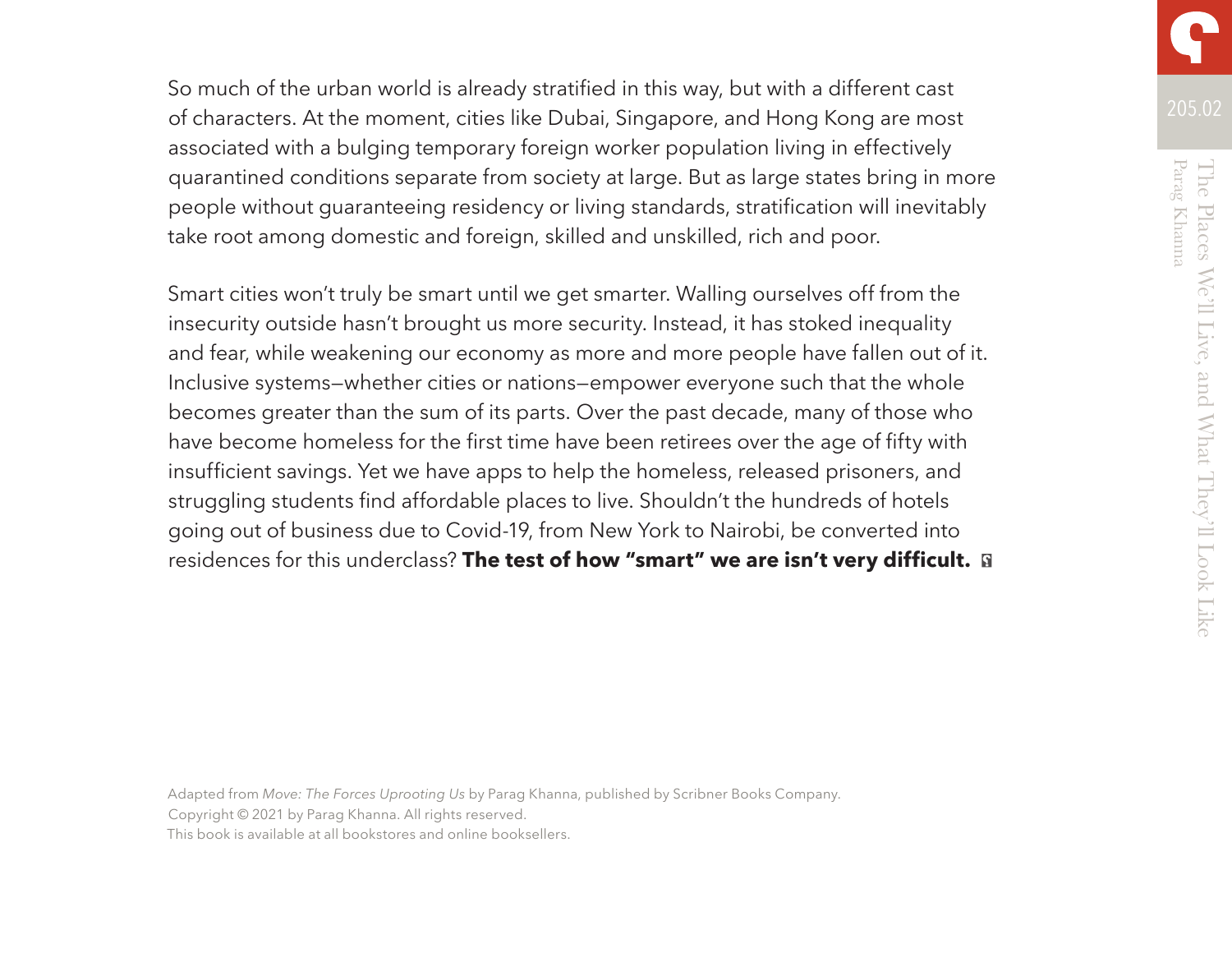# Info



# Ready to dig deeper into the book? Buy a copy of <u>Move</u>.

Want copies for your organization or for an event? We can help: customerservice@porchlightbooks.com 800-236-7323

## ABOUT THE AUTHOR

Parag Khanna is the founder and managing partner of FutureMap, a global strategic advisory firm that specializes in data-driven scenarios and visualizations. He is the internationally bestselling author of seven books including *The Second World*, *Connectography*, and *The Future Is Asian.* Parag was named one of *Esquire*'s "75 Most Influential People of the 21st Century" and featured in *WIRED* magazine's "Smart List." He holds a PhD from the London School of Economics and both a bachelor's and master's degree from the School of Foreign Service at Georgetown University. He has traveled to more than 150 countries.

## **[SHARE THIS](https://www.porchlightbooks.com/blog/changethis/2021/the-great-disconnect)**

Pass along a copy of this manifesto to others.

### **SUBSCRIBE**

Sign up for e-news to learn when our latest manifestos are available.



Curated and edited by the people of Porchlight, ChangeThis is a vehicle for big ideas to spread. Keep up with the latest book releases and ideas at porchlightbooks.com.

This document was created on December 13, 2021 and is based on the best information available at that time.

The copyright of this work belongs to the author, who is solely responsible for the content. This work is licensed under the Creative Commons Attribution-NonCommercial-NoDerivs License. To view a copy of this license, visit Creative Commons. Cover art from Adobe Stock.